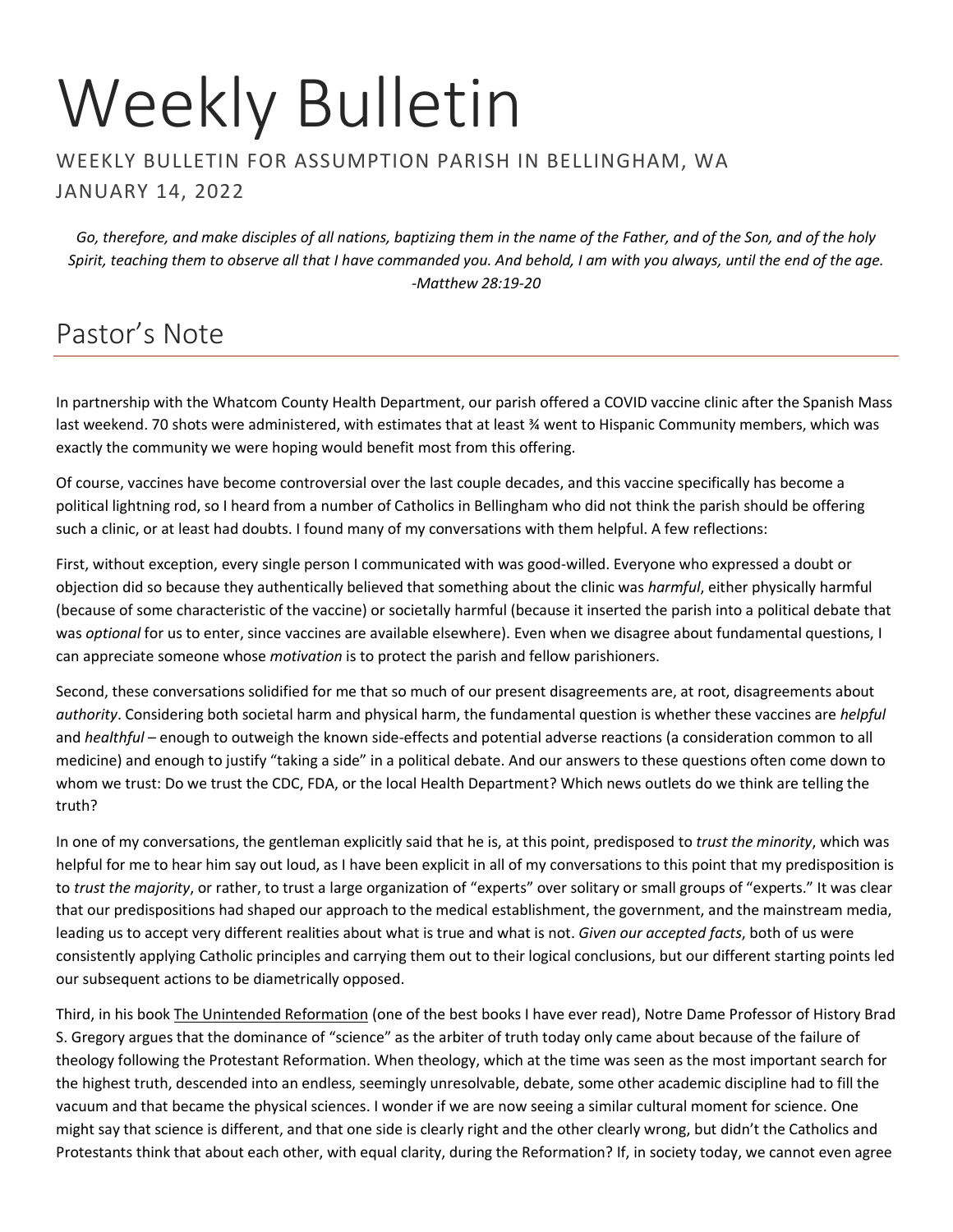on which scientific experts, facts, or studies are valid, then the physical sciences will quickly come to be perceived as unable to bring truth to a pluralistic society and will be relegated to an unhelpful relativism or syncretism, as theology has been relegated today.

Do I have any recommendations based on all of this? Hardly. I am still trying to work this all out for myself. But one very early hypothesis: Sometime in the last year, I was listening to a podcast analyzing why President Trump continued to be popular among a certain segment of the American population, despite his election loss and his behavior around the January 6<sup>th</sup> Capital invasion. The conclusion of these analysists, supported by many personal interviews, was that it was not based on specific policies or ideologies – instead, his most ardent supporters continued to support him through thick and thin because, according to them, "he fights for us." In the question about authority, about tribalism, about who we believe and why, there is something deeply human about choosing to believe people who we perceive as *on our side*. If this person seems to be acting for my best interest, if they seem to have my back and care about my well-being and my family and my passions as much as I do, then why would they lie to me or lead me astray? Ultimately, this sentiment and predisposition is not unfamiliar to Christianity, and is something that is known by anyone who has ever tried to evangelize: People have to know that you love them before they will believe you. You have to lead with love before you can follow with information. Heck, God himself had to die on the Cross (the greatest act of love in the history of creation) before we could understand his truth.

In an age where love is equated with agreement, where I am not considered to love you if I push back against your beliefs or attitudes or actions, I am not sure how we communicate the kind of love that will allow us to listen to and influence each other again. Maybe something for all of us to pray about.

May the Lord bless the Body of Christ in Bellingham,

F. Moore

## Archdiocesan News

### Annual Report 2020-2021

The Archdiocesan Annual report, detailing Archdiocesan Ministries and Finances, in now available [here.](https://archseattle.org/wp-content/uploads/2021/12/Annual-Report-FY20-21.lg_.pdf)

### Camp Don Bosco/CYO

Camp Don Bosco challenges those who experience camp with them to live, learn and grow in the Catholic faith. As well being the only summer camps in Washington that inspire campers to learn respect and dignity for themselves, others, and the environment…all through Catholic teachings. For more information or to register go to [CYO Summer Camp](https://cyo.camp/)

### 9 Days for Life novena

9 days for Life is a novena for the protection of human life. Each day's intention is accompanied by short reflection and suggested actions to help build a culture of life. To learn more about prayers dates or if interested visit 9 Days for Life Novena [| USCCB](https://www.usccb.org/resources/9-days-life-novena)

## Parish News

### Gathering Space Furnace

The furnace which heats the church gathering space, lower sacristy, tabernacle chapel, and bathrooms has broken, and we are told it needs completely replaced, to the cost of about \$32,000. With supply chains and labor shortages being what they care, the soonest it can be replaced is April, which does not really help us during the coldest months of the year. The gathering space, lower sacristy, and tabernacle chapel can be heated by keeping doors open, but our bathrooms will continue to be rather cold, and we are sorry about this. If you would like to give an additional financial gift to help us pay for a new furnace, please let us know. **(3)**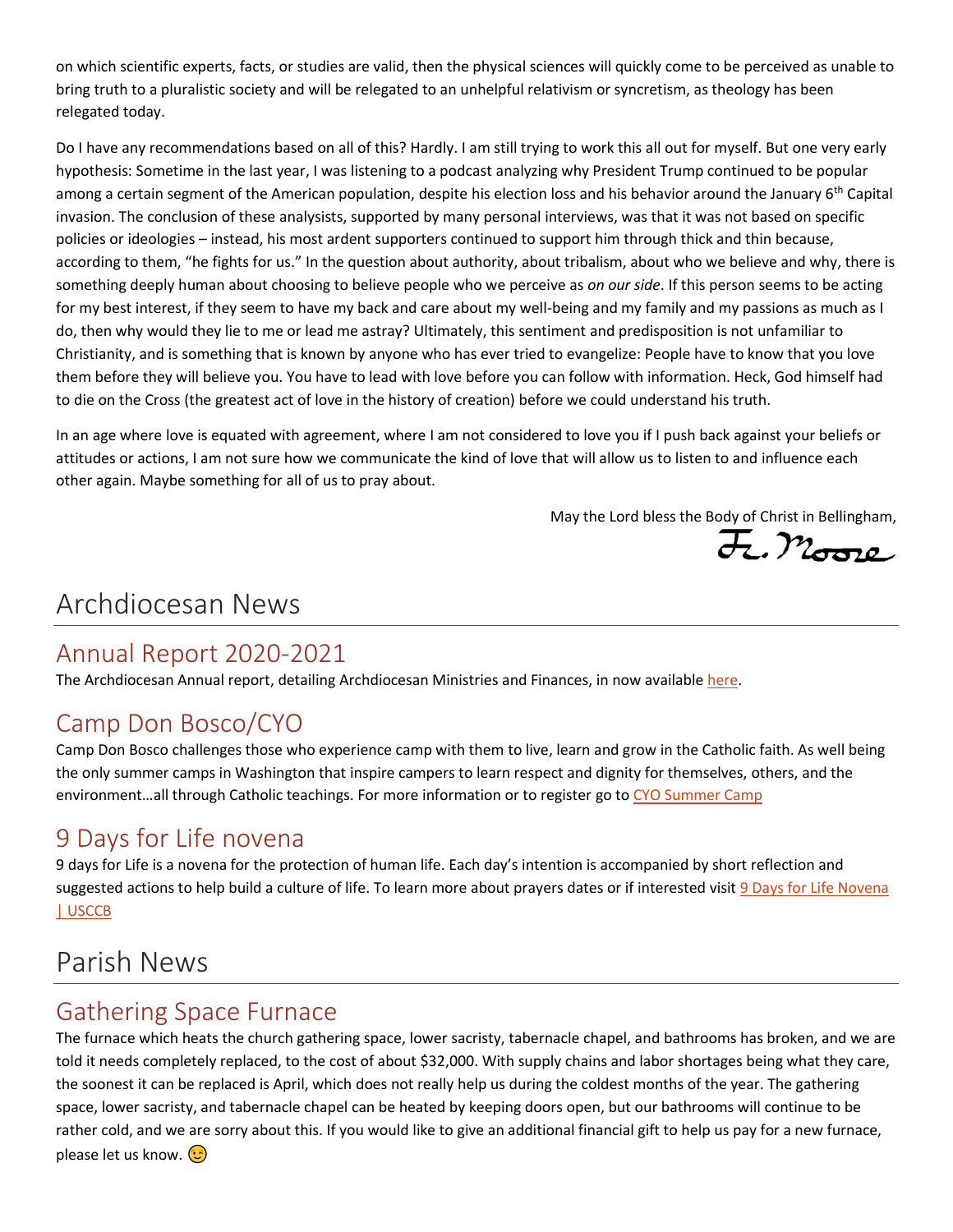### Appreciation for our Parishioners

We would like to express our deepest gratitude and appreciation to all who helped make our Advent and Christmas season so meaningful and beautiful --- Liturgical Ministers: Altar Servers, EMHCs, Lectors, Hospitality Ministers, Sacristans, Art & Environment and Floral Committees who created our beautiful Advent and Christmas decorations, Joe, and Cora's U-Cut for donating all the trees we used for Christmas, and all the volunteers who helped with set-up and clean-up of our church. Thank you for all your hard work and dedication. It is truly moving to witness so many in our parish community glorifying the Lord with their lives by utilizing and sharing the gifts God has so generously bestowed upon them.

- Dr. Mabalot and Parish Staff

### Recruiting Volunteers

The parish needs extra help with washing our liturgical linens:

We are looking for 2 volunteers to help wash and iron the linens we use for all our liturgies. Training will be provided. If you are interested, please contact Dr. Mabalot at [drmabalot@assumption.org.](mailto:drmabalot@assumption.org)

## School News

### Winter Sports Program

The Winter Sports Program at Assumption Catholic School allows students in 6<sup>th</sup>-8<sup>th</sup> grade to go to Mt. Baker for three Tuesdays in January to learn how to snowboard or ski. In the past, students rode the school bus but this year we are grateful to parent chaperones who have volunteered to drive students to the mountain. The students participate in lessons for the morning session and after lunch, they are encouraged to ski or snowboard with their friends for the afternoon. Thank you to our physical education teacher, Amanda McIntosh, for coordinating this wonderful tradition at the school.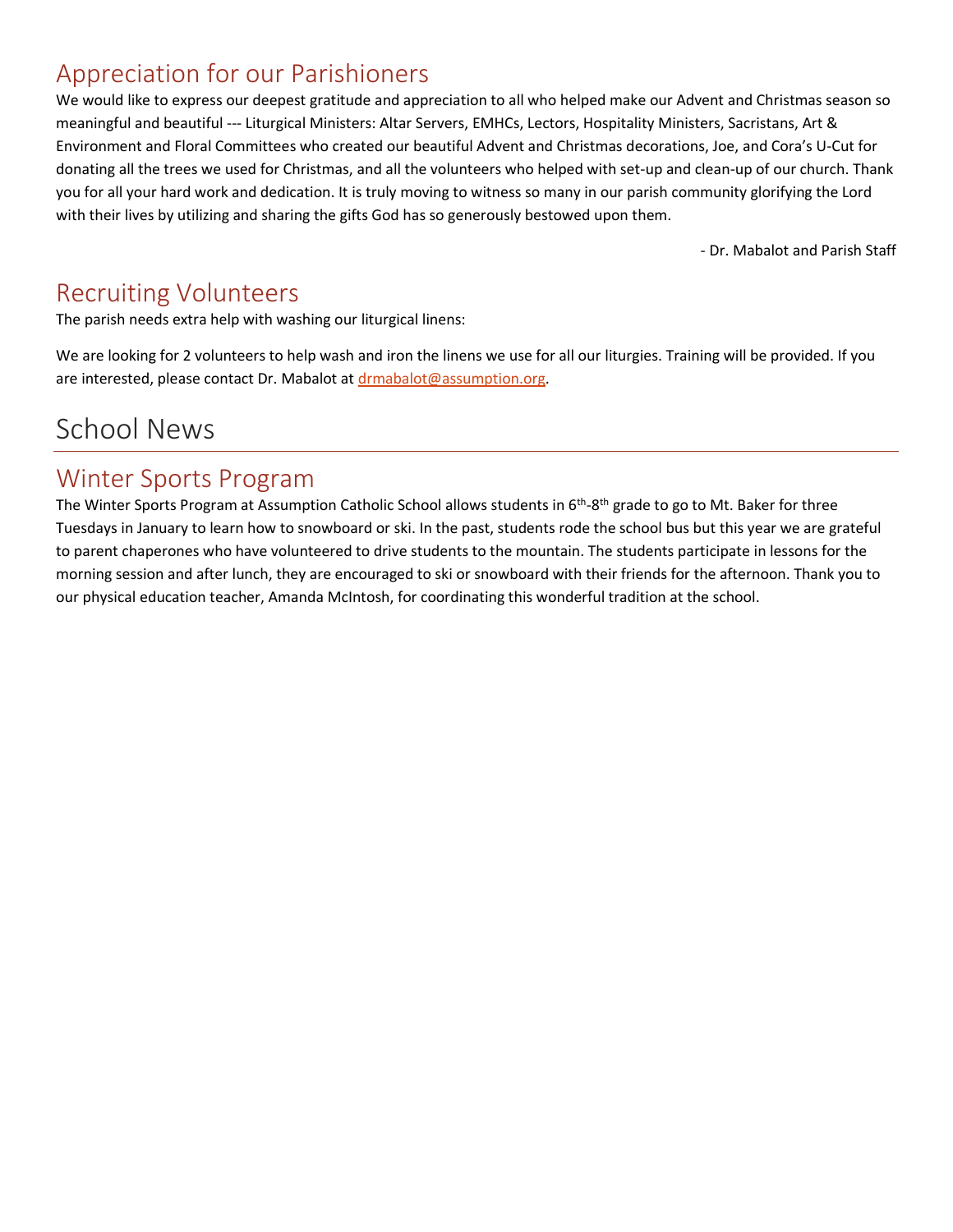# Upcoming

### Events

- **Monday, Jan. 17**
	- o Office Closed Martin Luther King, Jr Holiday
- **Saturday, Jan. 22**
	- o 5:00 pm Synod Opening Mass
- **Sunday, Jan. 23**
	- o 8:00, 10:00 am Synod Opening Masses
	- o 12:30 pm Misa de apertura del Sínodo

### Sanctuary Lamp Candle

#### **This week the candle burns for: Sally Hansberry**

### Intentions

- **Saturday, Jan. 15**
	- o 5:00 pm, Prakin Theparksorn, SI
- **Sunday, Jan. 16**
	- o 8:00 am, Robert Logan, RIP
	- o 10:00 am, Belen 80<sup>th</sup> Birthday, SI
	- o 12:30 pm, Pro Populo
- **Tuesday, Jan. 18**
	- o 5:30 pm, Augusta Vergel, RIP
- **Wednesday, Jan. 19**
	- o 7:15 am, Joseph Sella, RIP
- **Thursday, Jan. 20**
	- o 7:15 am,
- **Friday, Jan. 21**
	- o 8:15 am, Giancarlo Gacad, SI
- **Saturday, Jan. 22**
	- o 5:00 pm, Nina Sternhagen, RIP
- **Sunday, Jan. 23**
	- o 8:00 am,
		- o 10:00 am, Eduardo Cabanero, RIP
		- o 12:30 pm, Pro Populo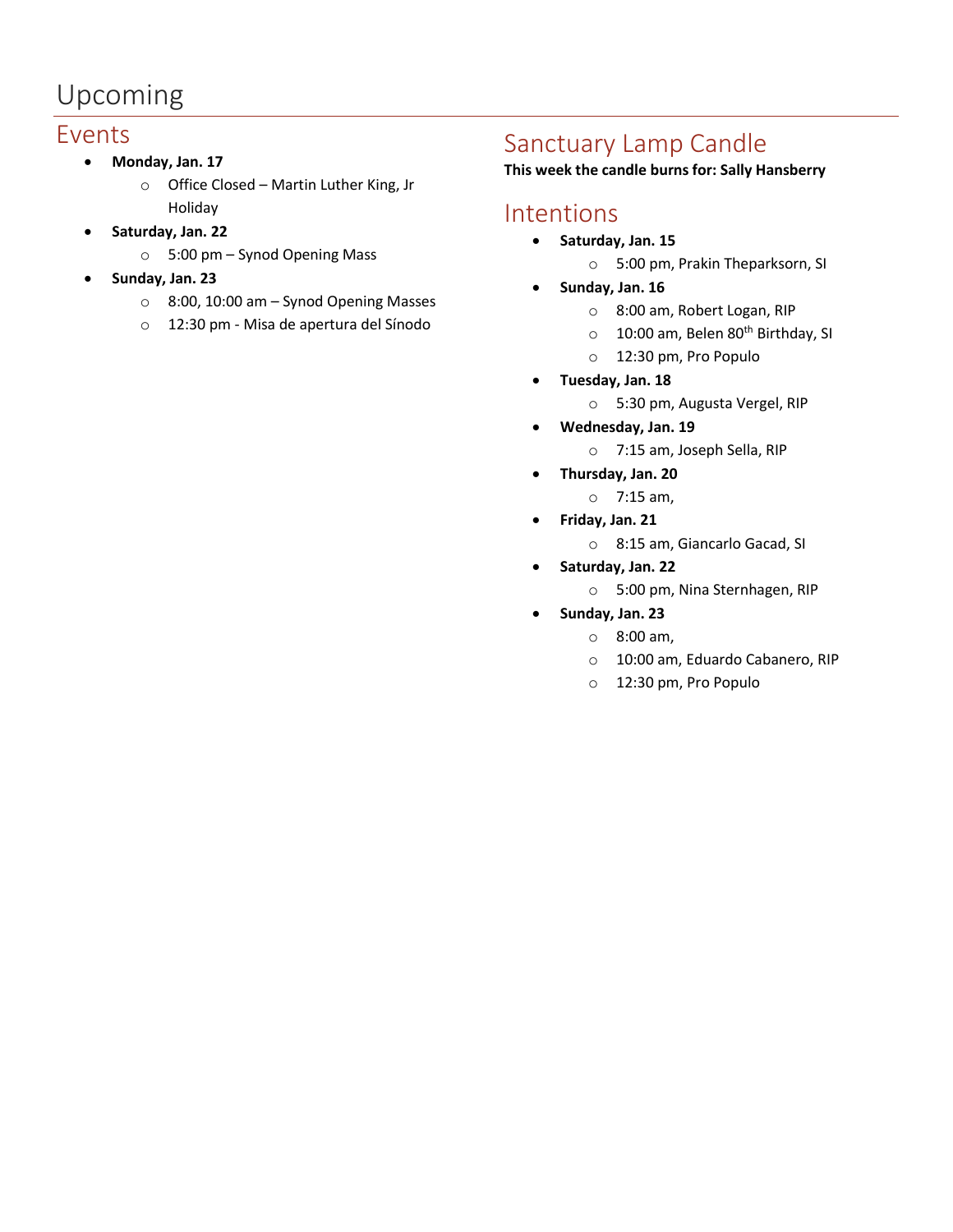# Boletín semanal

### BOLETÍN SEMANAL DE LA PARROQUIA DE LA ASUNCIÓN EN BELLINGHAM, WA 14 DE ENERO DE 2022

*Vayan, pues, y hagan discípulos de todas las naciones, bautizándolos en el nombre del Padre y del Hijo y del Espíritu Santo, enseñándoles a guardar todo lo que les he mandado; y ¡recuerden! Yo estoy con ustedes todos los días, hasta el fin del mundo. -Mateo 28, 19-20*

# Nota del Pastor

En asociación con el Departamento de Salud del Condado de Whatcom, nuestra parroquia ofreció una clínica de vacunas COVID después de la misa en español el fin de semana pasado. Se administraron 70 inyecciones, con estimaciones de que al menos 3/4 fueron a los miembros de la comunidad hispana, que era exactamente la comunidad que esperábamos que se beneficiara de esta oferta.

Por supuesto, las vacunas se han vuelto controvertidas en las últimas dos décadas, y esta vacuna específicamente se ha convertido en un pararrayos político, por lo que escuché de varios católicos en Bellingham que no pensaban que la Iglesia debería ofrecer una clínica de este tipo, o al menos tenían dudas. Encontré útiles mis conversaciones con ellos. Algunas reflexiones:

Primero, sin excepción, cada persona con la que me comuniqué era de buena voluntad. Todos los que expresaron una duda u objeción lo hicieron porque creían auténticamente que algo sobre la clínica era *dañino*, ya sea físicamente dañino (debido a alguna característica de la vacuna) o socialmente dañino (porque insertó a la parroquia en un debate político que era opcional para nosotros entrar, ya que las vacunas están disponibles en otros lugares). Incluso cuando no estamos de acuerdo sobre cuestiones fundamentales, es difícil culpar a alguien cuya *motivación* es proteger a la parroquia y a otros feligreses.

En segundo lugar, estas conversaciones se solidificaron para mí de que gran parte de nuestros desacuerdos actuales son, en el fondo, desacuerdos sobre la *autoridad*. Teniendo en cuenta tanto el daño social como el daño físico, la pregunta fundamental es si estas vacunas son *útiles* y *saludables*, lo suficiente como para superar los efectos secundarios conocidos y las posibles reacciones adversas (una consideración común a todos los medicamentos) y lo suficiente como para justificar "tomar partido" en un debate político. Y nuestras respuestas a estas preguntas a menudo se reducen a en quién confiamos: ¿Confiamos en los CDC, la FDA o el Departamento de Salud local? ¿Qué medios de comunicación creemos que están diciendo la verdad?

En una de mis conversaciones, el caballero dijo explícitamente que está, en este punto, predispuesto a *confiar en la minoría*, lo que me ayudó a escucharlo decir en voz alta, ya que he sido explícito en todas mis conversaciones hasta este punto que mi predisposición es *confiar en la mayoría*, o más bien, confiar en una gran organización de "expertos" sobre grupos solitarios o pequeños de "expertos". Estaba claro que nuestras predisposiciones habían dado forma a nuestro enfoque hacia el establecimiento médico, el gobierno y los principales medios de comunicación, lo que nos llevó a aceptar realidades muy diferentes sobre lo que es cierto y lo que no lo es. *Dados nuestros hechos aceptados*, ambos estábamos aplicando consistentemente los principios católicos y llevándolos a sus conclusiones lógicas, pero nuestros diferentes puntos de partida llevaron a nuestras acciones posteriores a ser diametralmente opuestas.

En tercer lugar, en su libro The Unintended Reformation (uno de los mejores libros que he leído), el profesor de historia de Notre Dame, Brad S. Gregory, argumenta que el dominio de la "ciencia" como árbitro de la verdad hoy en día solo se produjo debido al fracaso de la teología después de la Reforma Protestante. Cuando la teología, que en ese momento era vista como la búsqueda más importante de la verdad más elevada, descendió a un debate interminable, aparentemente irresoluble, alguna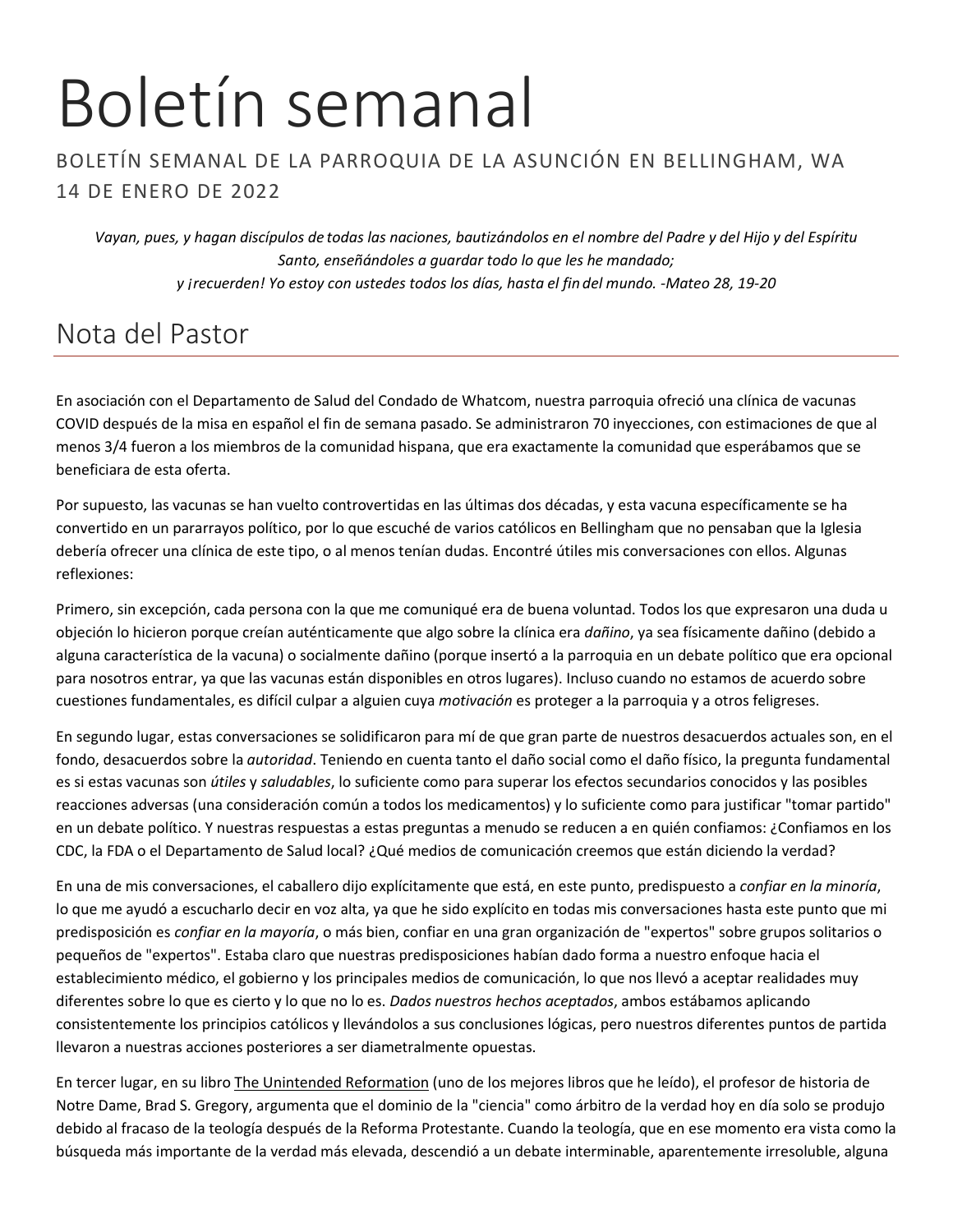otra disciplina académica tuvo que llenar el vacío, y eso se convirtió en las ciencias físicas. Me pregunto si ahora estamos viendo un momento cultural similar para la ciencia. Se podría decir que la ciencia es diferente, y que un lado está claramente en lo cierto y el otro claramente equivocado, pero ¿no pensaron los católicos y los protestantes el uno del otro, con la misma claridad, durante la Reforma? Si, en la sociedad actual, ni siquiera podemos ponernos de acuerdo sobre qué expertos científicos, hechos o estudios son válidos, entonces las ciencias físicas llegarán rápidamente a ser percibidas como incapaces de llevar la verdad a una sociedad pluralista y serán relegadas a un relativismo o sincretismo inútil, como la teología ha sido relegada hoy.

¿Tengo alguna recomendación basada en todo esto? Apenas. Todavía estoy tratando de resolver todo esto por mí mismo. Pero una hipótesis muy temprana: en algún momento del año pasado, estaba escuchando un podcast que analizaba por qué el presidente Trump continuó siendo popular entre un cierto segmento de la población estadounidense, a pesar de su derrota electoral y su comportamiento en torno a la invasión de la capital del 6 de enero. La conclusión de estos análisis, apoyada por muchas entrevistas a personas, fue que no se basaba en políticas o ideologías específicas, sino que sus partidarios más ardientes continuaron apoyándolo en las buenas y en las malas porque, según ellos, "Él lucha por nosotros". En la pregunta sobre la autoridad, sobre el tribalismo, sobre a quién creemos y por qué, hay algo profundamente humano en elegir creer a las personas que percibimos como de *nuestro lado*. Si esta persona parece estar actuando por mi mejor interés, si parece que me respalda y se preocupa por mi bienestar, mi familia y mis pasiones tanto como yo, ¿por qué me mentirían o me desviarían? En última instancia, este sentimiento y predisposición no es desconocido para el cristianismo, y es algo que es conocido por cualquiera que haya tratado de evangelizar: la gente tiene que saber que los amas antes de que te crean. Tienes que liderar con amor antes de poder seguir con información. Diablos, Dios mismo tuvo que morir en la Cruz (el mayor acto de amor en la historia de la creación) antes de que pudiéramos entender su verdad.

En una época en la que el amor se equipará con el acuerdo, en la que no se considera que te ame si rechazo tus creencias, actitudes o acciones, no estoy seguro de cómo comunicamos el tipo de amor que nos permitirá escucharnos e influenciarnos mutuamente nuevamente. Tal vez algo por lo que todos podamos orar.

Que el Señor bendiga el Cuerpo de Cristo en Bellingham,<br>
A Mondo

## Noticias de la Arquidiócesis

### Informe Anual 2020-2021

El informe anual de la Arquidiócesis, que detalla los Ministerios y Finanzas de la Arquidiócesis, ya está disponibl[e aquí](https://archseattle.org/wp-content/uploads/2021/12/Annual-Report-FY20-21.lg_.pdf) (en inglés).

### Campamento Don Bosco/CYO

El Campamento Don Bosco desafía a aquellos que experimentan el campamento con ellos a vivir, aprender y crecer en la fe católica. Además de ser los únicos campamentos de verano en Washington que inspiran a los campistas a aprender respeto y dignidad por sí mismos, los demás y el medio ambiente… todo a través de las enseñanzas católicas. Para más información o para registrar vaya [CYO Summer Camp](https://cyo.camp/) (en inglés)

### 9 días por vida novena

9 días por la Vida es una novena para la protección de la vida humana. La intención de cada día va acompañada de una breve reflexión y acciones sugeridas para ayudar a construir una cultura de la vida. Para obtener más información sobre las fechas de oración o si está interesado, visite [Novena 9 Días por la Vida | USCCB](https://www.usccb.org/es/resources/novena-9-dias-por-la-vida)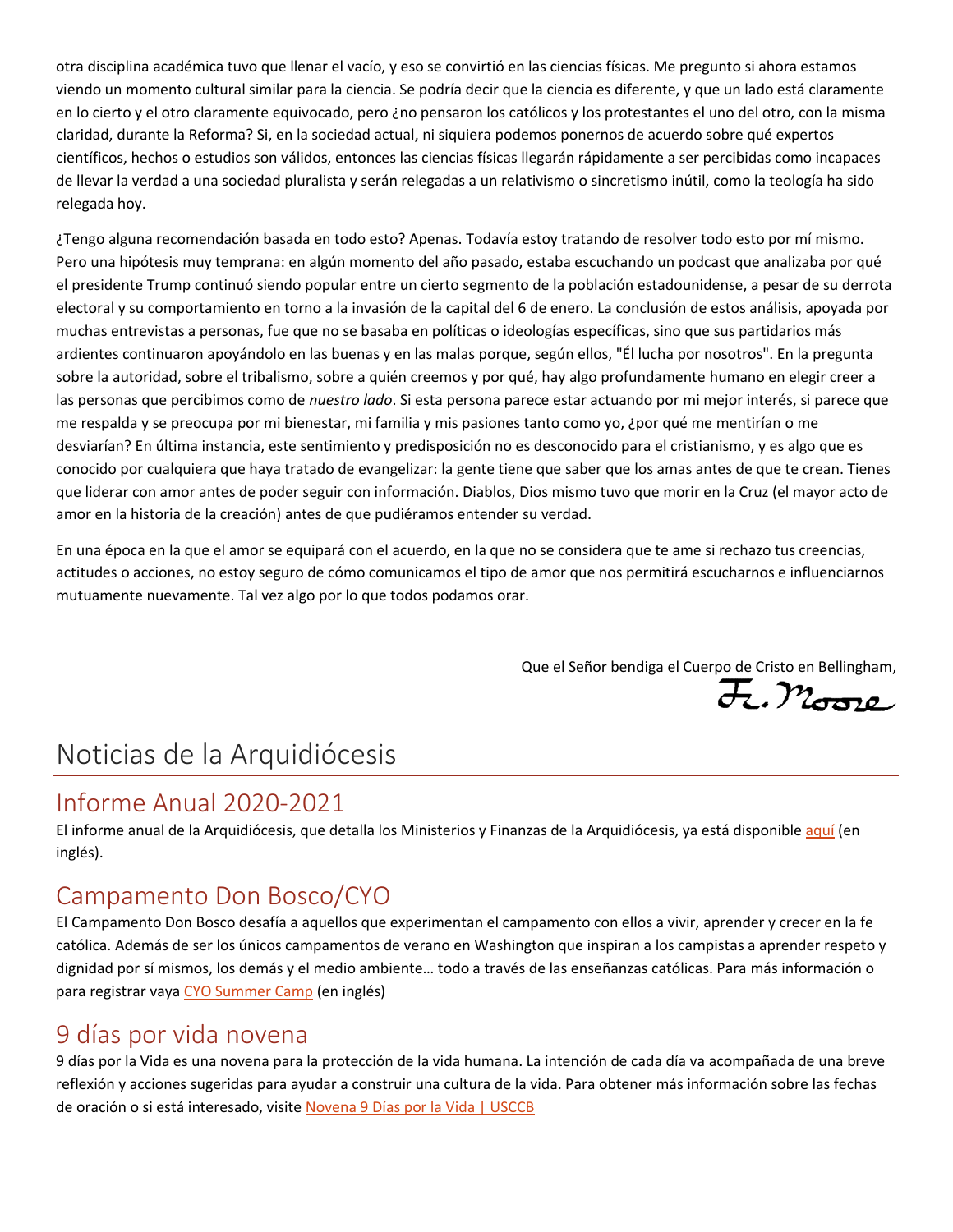## Horno del espacio de reunión

El horno que calienta el espacio de reunión de la iglesia, la sacristía inferior, la capilla del tabernáculo y los baños se ha roto, y se nos dice que necesita ser reemplazado por completo, al costo de aproximadamente \$ 32,000. Con las cadenas de suministro y la escasez de mano de obra siendo lo que les importa, lo más pronto que se puede reemplazar es abril, que realmente no nos ayuda durante los meses más fríos del año. El espacio de reunión, la sacristía inferior y la capilla del tabernáculo se pueden calentar manteniendo las puertas abiertas, pero nuestros baños seguirán siendo bastante fríos, y lo sentimos. Si desea dar un regalo financiero adicional para ayudarnos a pagar un nuevo horno, háganoslo saber.  $\circ$ 

### Agradecimiento a Nuestros Feligreses

Nos gustaría expresar nuestra más profunda gratitud y aprecio a todos los que ayudaron a que nuestra temporada de Adviento y Navidad fuera tan significativa y hermosa --- Ministros Litúrgicos: Monaguillos, EMHC, Lectores, Ministros de Hospitalidad, Sacristanes, Comités de Arte y Medio Ambiente y Florales que crearon nuestras hermosas decoraciones de Adviento y Navidad, Joe y Cora's U-Cut por donar todos los árboles que usamos para Navidad, y todos los voluntarios que ayudaron con la configuración y limpieza de nuestra iglesia. Gracias por todo su trabajo y dedicación. Es verdaderamente conmovedor presenciar a tantos en nuestra comunidad parroquial glorificando al Señor con sus vidas al utilizar y compartir los dones que Dios les ha otorgado tan generosamente.

-Dr. Mabalot y Personal de la Parroquia

### Reclutamiento de Voluntarios

Necesita ayuda adicional para lavar nuestra ropa de litúrgica:

Estamos buscando 2 voluntarios para ayudar a lavar y planchar la ropa que usamos para todas nuestras liturgias. Te entrenamos. Si está interesado, comuníquese con Dr. Mabalot a drmabalot@assumption.org

# Noticias de la escuela

## Programa de Deportes de Invierno

El Programa de Deportes de Invierno en la Escuela Católica Assumption permite a los estudiantes de 6 a 8 grado ir a Mt. Baker durante tres martes de enero para aprender a snowboard o esquí. En el pasado, los estudiantes viajaban en el autobús escolar, pero este año estamos agradecidos con los padres acompañantes que se han ofrecido como voluntarios para llevar a los estudiantes a la montaña. Los estudiantes participan en las clases para la sesión de la mañana y después del almuerzo, se les anima a esquiar o snowboard con sus amigos por la tarde. Gracias a nuestra maestra de educación física, Amanda McIntosh, por coordinar esta maravillosa tradición en la escuela.